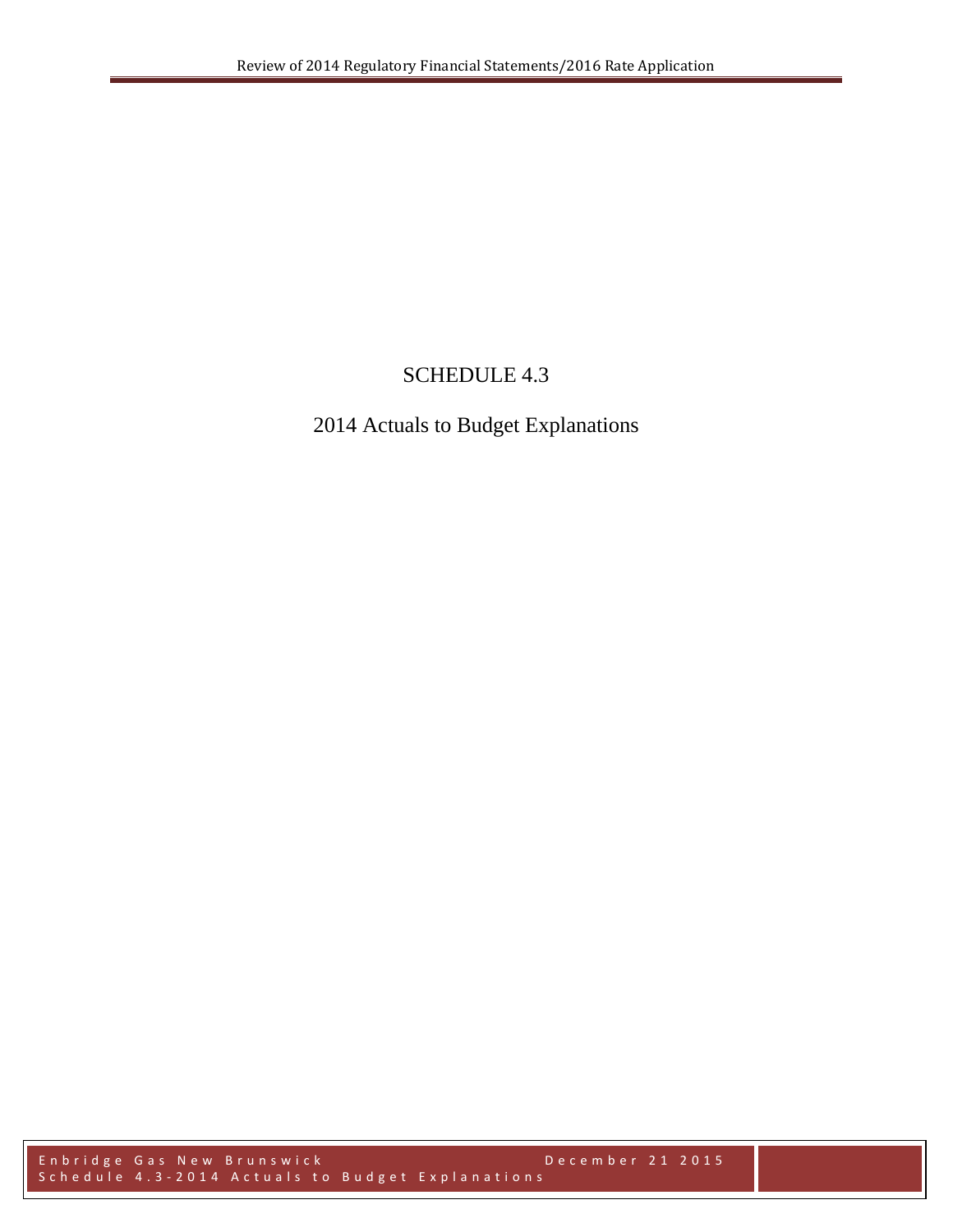#### **2014 Actuals to Budget**

#### **Overview**

For comparative purposes, variance explanations compare 2014 Actuals to the 2014 Budget.

#### **Revenue**

 The table below summarizes EGNB's 2014 Actual gas distribution revenue, miscellaneous operating revenue, allowance for funds used during construction ("AFUDC") and services

inspection margin with comparisons to 2014 Budget.

#### Table 1 **Revenue**

|      |                                              | (1) |                         | (2) |        | $(3)=(1)-(2)$ |       |
|------|----------------------------------------------|-----|-------------------------|-----|--------|---------------|-------|
| Line |                                              |     | 2014                    |     | 2014   | 2014          |       |
| No.  | (in thousands of dollars)                    |     | Actual<br><b>Budget</b> |     |        | Variance      |       |
|      |                                              |     |                         |     |        |               |       |
| 1    | <b>Operating Revenue</b>                     |     |                         |     |        |               |       |
| 2    | <b>Gas Distribution</b>                      | \$  | 45,651                  | \$  | 45,257 | \$            | 394   |
| 3    | Miscellaneous                                |     | 758                     |     | 180    |               | 578   |
| 4    | Allowance for Funds Used During Construction |     |                         |     | 4      |               | 3     |
| 5    |                                              |     | 46,416                  |     | 45,441 |               | 975   |
| 6    | Services & Inspection                        |     |                         |     |        |               |       |
| 7    | Revenue                                      |     | 757                     |     | 858    |               | (101) |
| 8    | <b>Cost of Goods Sold</b>                    |     | (403)                   |     | (721)  |               | 318   |
| 9    |                                              |     | 354                     |     | 137    |               | 217   |
| 10   | <b>Total Revenue</b>                         | \$  | 46,770                  | \$  | 45,578 | \$            | 1,192 |

Operating Revenue

 • Gas Distribution Revenue: actual gas distribution revenues were \$394K over budget primarily due to higher than forecasted distribution rates (\$200K) and colder than normal weather (\$500K), offset by fewer attachments than forecasted (\$300K).

 • Miscellaneous Operating Revenue: miscellaneous revenues ended 2014 \$578K over budget primarily due to late payment charges collected from customers (\$399K), interest income (\$137K), other customer charges and fees (\$40K), and ABC revenue (\$2K) all being greater than forecast.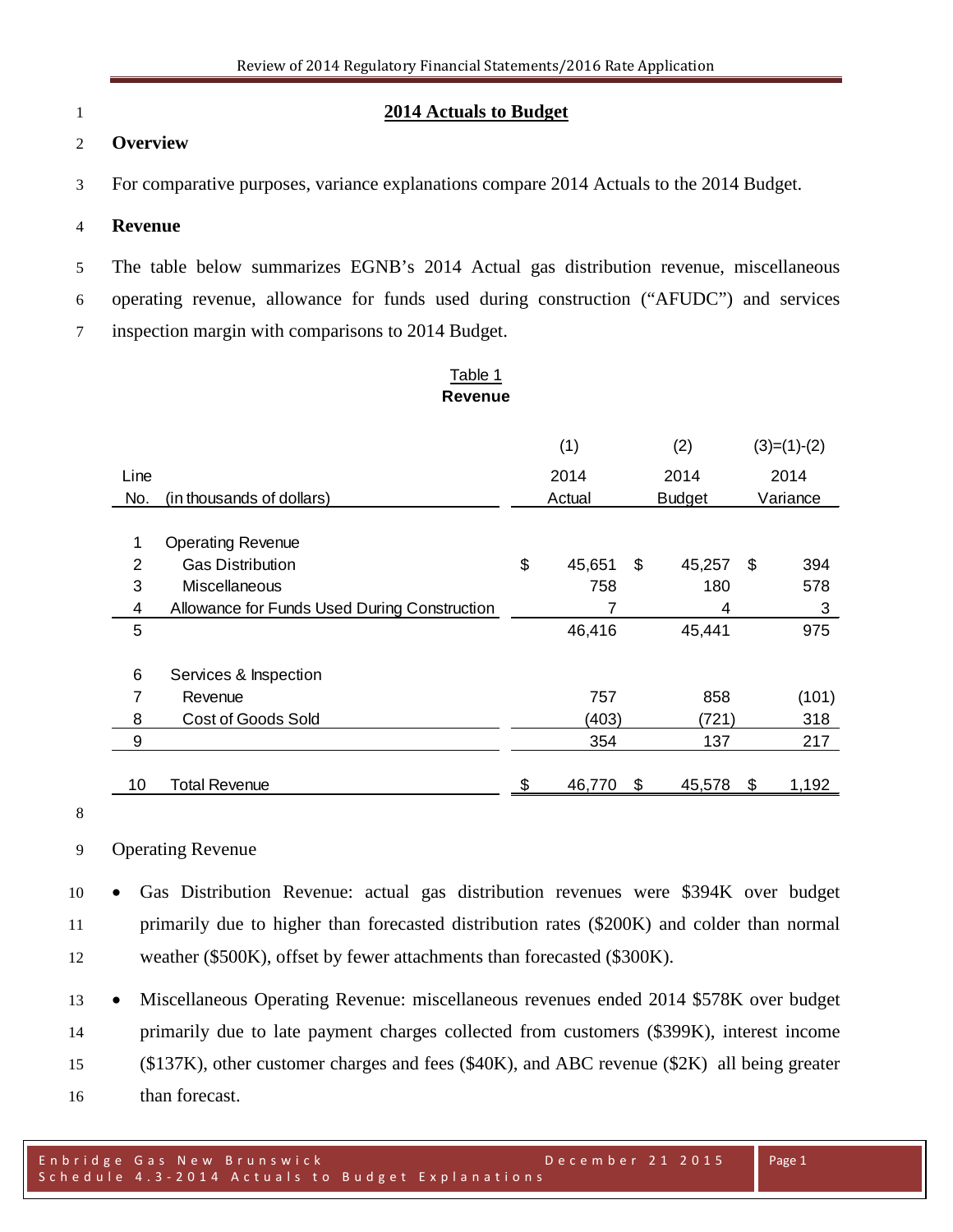AFUDC was \$3K over budget, with the primary driver for this variance being higher than

budgeted monthly balances in the Construction Work in Progress ("CWIP") account, of which

AFUDC is calculated on.

 Services & Inspection Margin was \$217K over budget, primarily due to reduced revenue and costs as a result of lower than forecasted number of customers with protection plans and lower amount of service work.

#### **Expenses**

 Below is a summary of EGNB's 2014 Actual operating and maintenance expenses, bad debt expense, amortization of property, plant and equipment, municipal and other taxes, interest on amounts due to associates and affiliates and other interest and amortization of deferred development costs with comparisons to the 2014 Budget.

## Table 2 **Operating Expenses**

|      |                                               | (1) |        | (2)           |        | $(3)=(1)-(2)$ |          |
|------|-----------------------------------------------|-----|--------|---------------|--------|---------------|----------|
| Line |                                               |     | 2014   |               | 2014   |               | 2014     |
| No.  | (in thousands of dollars)                     |     | Actual | <b>Budget</b> |        |               | Variance |
| 1    | <b>Operating Expenses</b>                     |     |        |               |        |               |          |
| 2    | Operating and Maintenance Expenses            | \$  | 13,116 | \$            | 13,818 | - \$          | (702)    |
| 3    | <b>Bad Debt Expense</b>                       |     | 434    |               | 278    |               | 156      |
|      |                                               |     |        |               |        |               |          |
| 4    | Amortization of Property, Plant and Equipment |     | 7,753  |               | 7,659  |               | 94       |
|      |                                               |     |        |               |        |               |          |
| 5    | Municipal and Other Taxes                     |     | 1,178  |               | 1,250  |               | (72)     |
|      |                                               |     |        |               |        |               |          |
|      | Interest on Amounts Due to Associates and     |     |        |               |        |               |          |
| 6    | Affiliates and Other Interest                 |     | 8,843  |               | 8,409  |               | 434      |
|      |                                               |     |        |               |        |               |          |
| 7    | <b>Other Expenses</b>                         |     | 16     |               |        |               | 16       |
|      |                                               |     |        |               |        |               |          |
| 8    | Amortization of Deferred Development Costs    |     | 2,867  |               | 2,877  |               | (10)     |
|      |                                               |     |        |               |        |               |          |
| 9    | <b>Total Expenses</b>                         | \$  | 34,207 | S             | 34,291 | \$            | (84)     |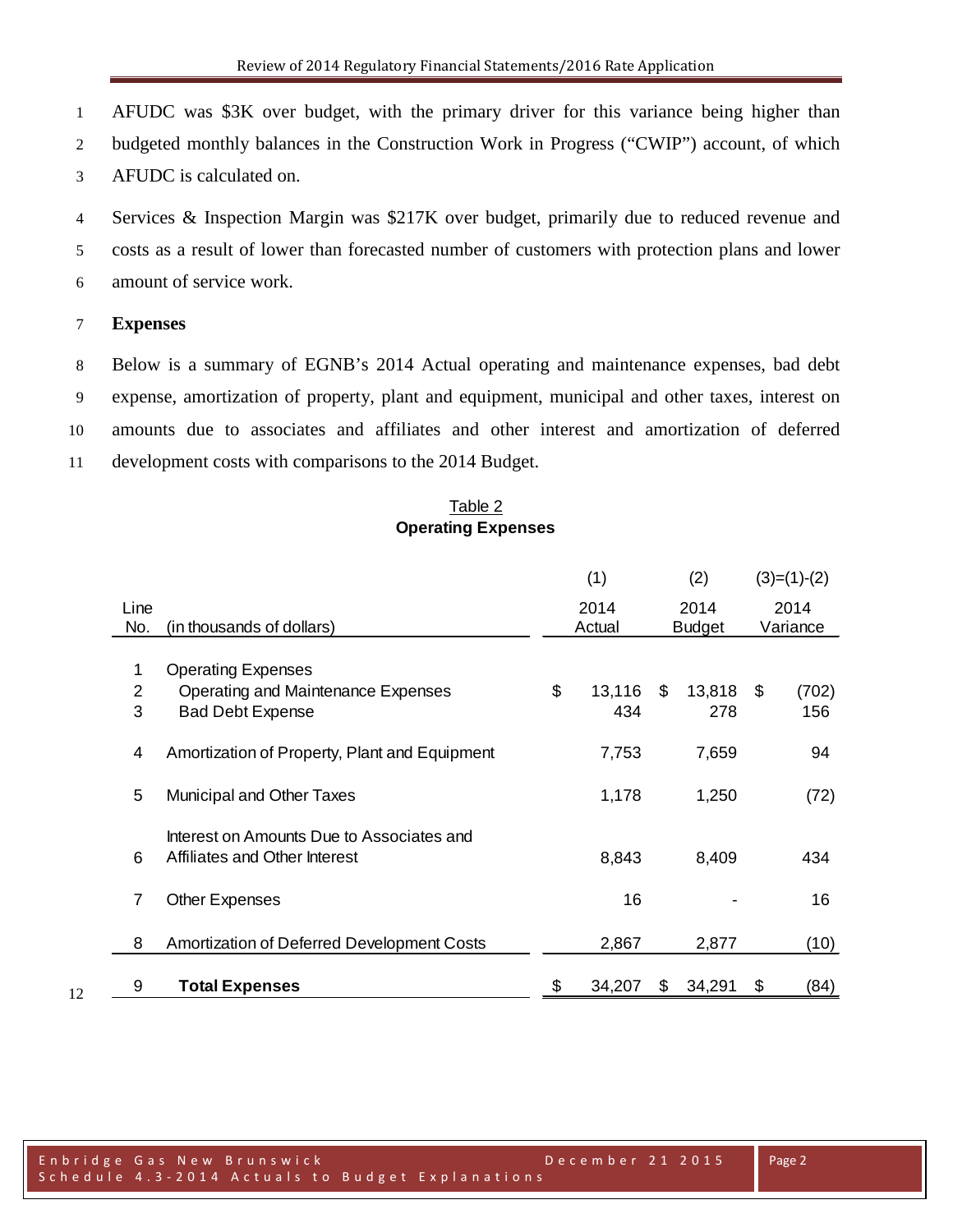#### Operating and Maintenance ("O&M") Expenses

- EGNB manages its O&M expenses at an aggregate level, where EGNB will try to offset
- increased costs in certain areas with cost reductions or savings in other areas of the organization.
- EGNB has grouped its O&M expenses based on major cost categories rather than departments,
- as seen in the regulatory financial statement format filed with the Board.

### **Operating and Maintenance Expenses**

|                |                                              | (1)  |        |      | (2)           |    | $(3)=(1)-(2)$ |
|----------------|----------------------------------------------|------|--------|------|---------------|----|---------------|
| Line           |                                              | 2014 |        | 2014 |               |    | 2014          |
| No.            |                                              |      | Actual |      | <b>Budget</b> |    | Variance      |
|                |                                              |      |        |      |               |    |               |
|                |                                              |      |        |      |               |    |               |
| 1              | <b>Labour and Benefits</b>                   | \$   | 9,069  | \$   | 9,004         | \$ | 65            |
| $\overline{c}$ | Admin/Office Expenses                        |      | 261    |      | 428           |    | (167)         |
| 3              | <b>Computer and Telecom Services</b>         |      | 277    |      | 339           |    | (62)          |
| 4              | <b>Professional Consulting</b>               |      | 2,247  |      | 1,912         |    | 335           |
| 5              | Travel and Training                          |      | 132    |      | 257           |    | (125)         |
| 6              | Advertising and Promotions                   |      | 557    |      | 1,083         |    | (526)         |
|                | Incentives                                   |      |        |      |               |    |               |
| 7              | Tools and Safety                             |      | 91     |      | 252           |    | (161)         |
| 8              | Fleet                                        |      | 502    |      | 530           |    | (28)          |
| 9              | <b>Facilities</b>                            |      | 656    |      | 706           |    | (50)          |
| 10             | Insurance                                    |      | 176    |      | 337           |    | (161)         |
| 11             | <b>NBEUB Assessments</b>                     |      | 535    |      | 698           |    | (163)         |
| 12             | <b>Corporate Allocations</b>                 |      | 1,500  |      | 1,445         |    | 55            |
| 13             | Gas Transportation and Related Activities    |      | 1,670  |      | 2,134         |    | (463)         |
|                |                                              |      |        |      |               |    |               |
| 14             | <b>Total O&amp;M Prior to Capitalization</b> |      | 17,673 |      | 19,125        |    | (1, 451)      |
| 15             | Property, plant & equipment                  |      | 4,557  |      | 5,307         |    | (750)         |
| 16             | <b>Total Capitalized</b>                     |      | 4,557  |      | 5,307         |    | (750)         |
| 17             | <b>Total O&amp;M Expenses</b>                | S    | 13,116 | \$   | 13,818        | \$ | (701)         |

- 
- EGNB's 2014 Actual O&M expenses were \$1.5 million, or 7.6%, under budget. The details are as follows:
- Labour and Benefit costs were \$65K over budget primarily due to an increase in pension costs (\$838K) and relocation and recruitment costs (\$43K) partially offset by lower salaries and other compensation (\$700K) and lower employee training and development (\$116K).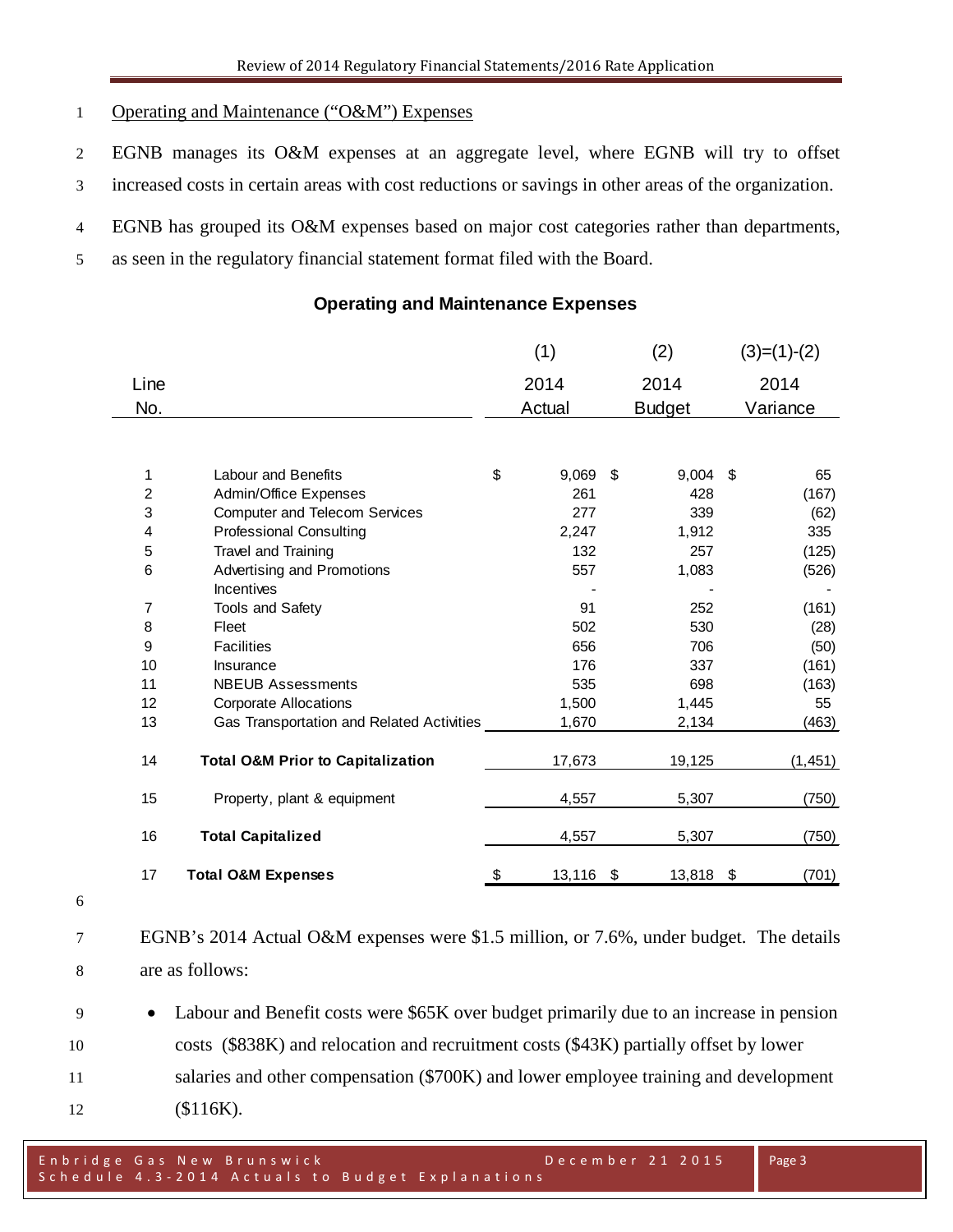| 1<br>2                      | Admin/Office Expenses were \$167K under budget due to lower overhead costs, printing<br>and stationary costs, and outside services.                                                                                                       |
|-----------------------------|-------------------------------------------------------------------------------------------------------------------------------------------------------------------------------------------------------------------------------------------|
| 3<br>$\bullet$<br>4<br>5    | Computer and Telecom Services were \$62K under budget, primarily due to lower<br>telecom services costs (\$50K), IT software maintenance costs (\$5K), computer<br>equipment supplies (\$4K), and cell phone costs (\$3K).                |
| 6<br>7                      | Professional Consulting were higher than budget primarily due to regulatory legal<br>expenses as a result of two Board hearings in 2014.                                                                                                  |
| 8<br>$\bullet$<br>9<br>10   | Travel and Training costs were \$125K under budget, mainly due to lower expenses in<br>ground transportation costs (\$52K), airfare, accomodations and meals (\$63K) and<br>conference and training costs (\$10K).                        |
| 11<br>$\bullet$<br>12       | Advertising and Promotions costs were \$526K under budget due to lower advertising<br>spending, sponsonships and trade and civic memberships costs.                                                                                       |
| 13<br>14<br>15              | Tools & Safety were \$161K under budget due to lower associated public awareness<br>costs (\$97K), lower uniform and protective clothing costs (\$59K), tool costs (\$8K)<br>partially offset by an increase in Right of Way fees (\$3K). |
| 16<br>$\bullet$<br>17       | Fleet costs were \$28K under budget due to lower fuel and maintenance costs (\$25K) and<br>lower lease and licencing costs (\$3K).                                                                                                        |
| 18<br>$\bullet$<br>19       | Facilities expenditures were \$50K under budget primarily due to lower than budgeted<br>office rent (\$35K), utility costs (\$8K), and office repairs and maintenance costs (\$7K).                                                       |
| 20<br>21                    | Insurance Costs were \$161K under budget mainly due to lower premiums in liability<br>insurance and excutive risk.                                                                                                                        |
| 22<br>23                    | NBEUB Assessments were \$163K under budget resulting from lower than anticipated<br>hearing activity and Public Intervenor costs.                                                                                                         |
| 24                          | Corporate Allocations were \$55K over budget due to unplanned audits.                                                                                                                                                                     |
| 25<br>$\bullet$<br>26<br>27 | Gas Transportation costs were \$463K under budget due to higher than anticipated<br>recovery of the Firm Service Agreement costs for capacity on the Maritimes and<br>Northeast Pipeline.                                                 |

Page 4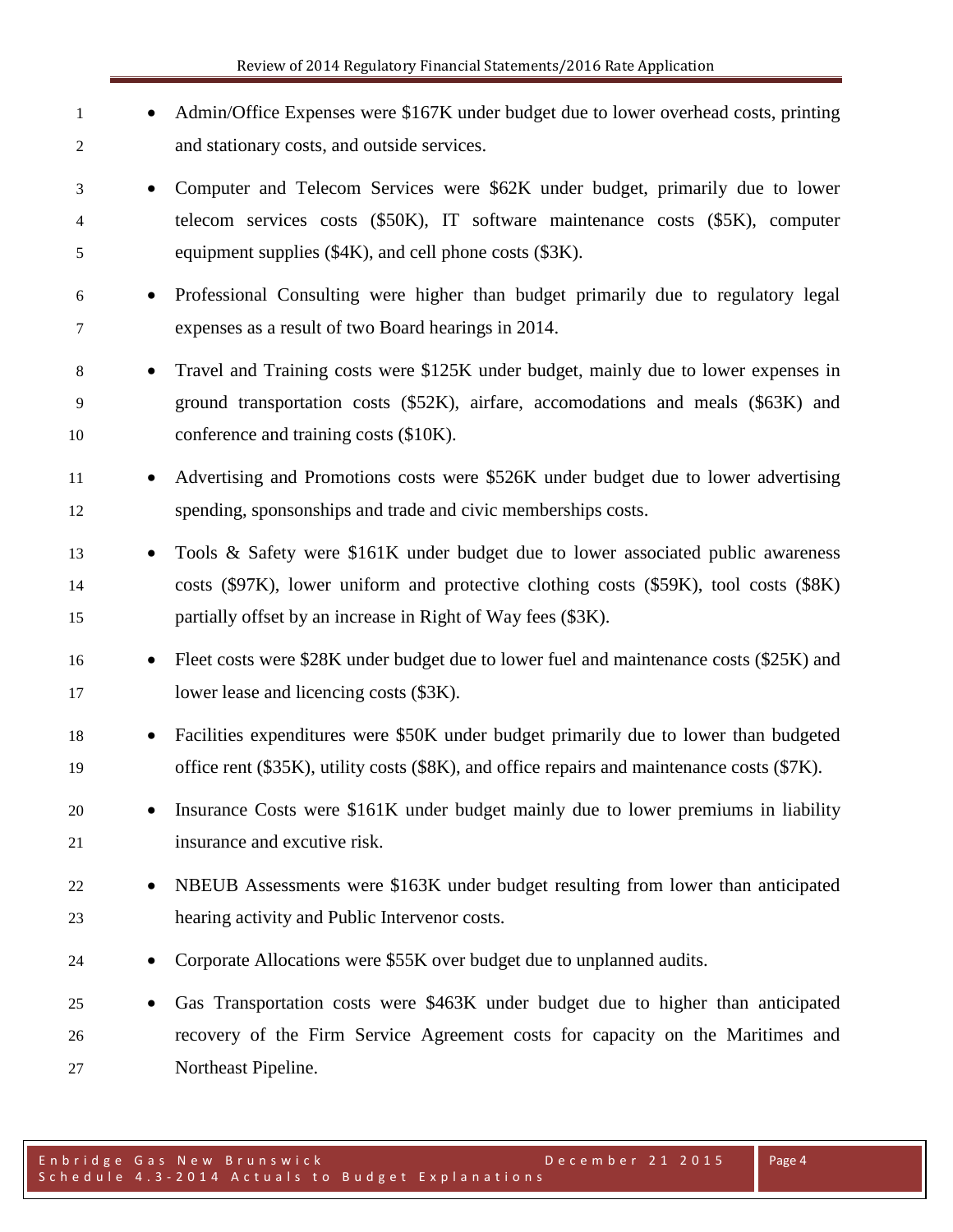- Amounts capitalized to Property, Plant and Equipment are \$750K under budget due to realized
- savings within O&M departments (\$1.5 million) resulting in a lower capitalized amount when
- the capitalization percentages are applied.
- Other Operating Expenses
- Bad Debt Expense was \$156K over budget due to higher than forecasted account receivable balances considered at risk at year end 2014.
- Amortization of Property, Plant and Equipment was \$94K under budget due to overall reduction
- in capital spending (\$196K), partially offset by an increase due to a category change of in-house
- construction depreciation (\$290K).
- Municipal and Other Taxes were \$72K under budget primarily due to cumulative depreciable
- pipe amounts lower than budget (\$56K) and property tax rate variance (\$16K).
- Interest on Amounts Due to Associates and Affiliates and Other Interest was \$434K over budget
- due to a higher actual (5.65%) than budgeted (5.51%) weighted average regulated cost of debt
- (\$400K) and interest and charges on bank balances (\$34K).
- Other Expense was \$16K over budget due to inventory write-downs caused by damages and outdated equipment.

## **Rate Base**

 Information with respect to EGNB's year end Rate Base and the levels of Property, Plant and Equipment, Development O&M capitalized costs, Working Capital allowance and other elements within rate base are provided below.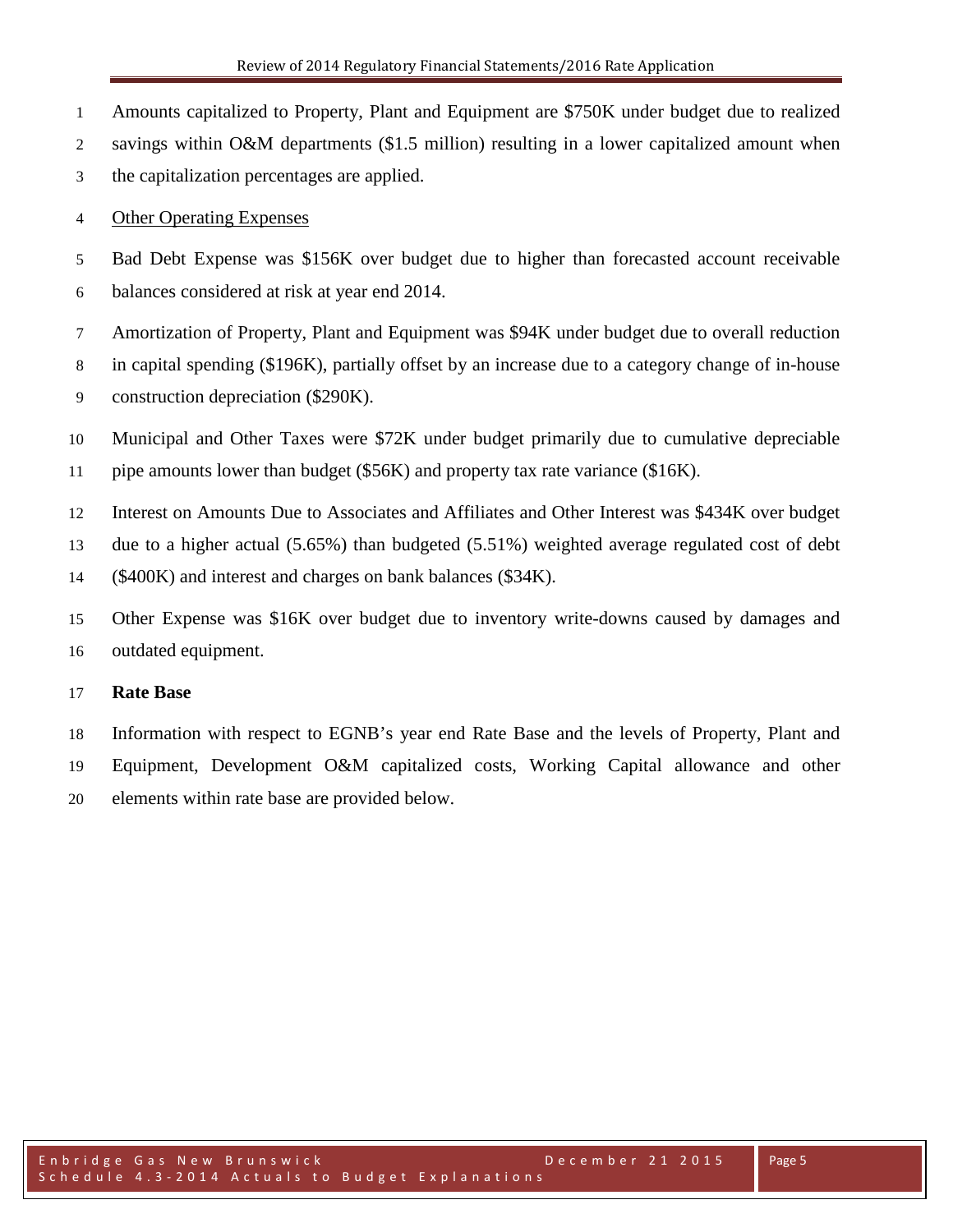|                |                                   | (1)    |         |               | (2)     |    | $(3)=(1)-(2)$ |  |          |
|----------------|-----------------------------------|--------|---------|---------------|---------|----|---------------|--|----------|
| Line           |                                   |        | 2014    |               | 2014    |    | 2014          |  |          |
| No.            | (in thousands of dollars)         | Actual |         | <b>Budget</b> |         |    |               |  | Variance |
|                |                                   |        |         |               |         |    |               |  |          |
| 1              | Property, plant and equipment     | \$     | 173,068 | S             | 178,744 | \$ | (5,676)       |  |          |
| $\overline{2}$ | Development O&M capitalized costs |        | 94,409  |               | 94,396  |    | 13            |  |          |
| 3              | Franchise fee                     |        | 350     |               | 350     |    |               |  |          |
| 4              | Term deposit                      |        | 2,962   |               | 2,959   |    | 3             |  |          |
| 5              | Working capital allowance         |        | 1,535   |               | 1,407   |    | 128           |  |          |
| 6              | <b>Regulatory Deferral</b>        |        |         |               |         |    |               |  |          |
|                | Rate Base                         |        | 272,324 | S             | 277,856 | \$ | (5,532)       |  |          |

## Table 4 **Rate Base**

Property, Plant and Equipment was \$5.7M under budget primarily due to reductions in capital

spending (\$4.2 million), reduced retirements (\$110K), reduction in capitalized O&M (\$750K),

 lower than budgeted depreciation (\$94K) and timing of the opening balances from budget to actuals (\$525K).

 Development O&M Capitalized Costs were \$13K over budget due to amortization higher than budgeted.

 Term deposit costs were \$3K over budget, primarily due to the timing of the payment of the interest earned.

Working Capital Allowance was \$128K greater than budget, due to higher than budgeted prepaid

balances (\$455K), partially offset by lower than budgeted inventory balances (\$327K).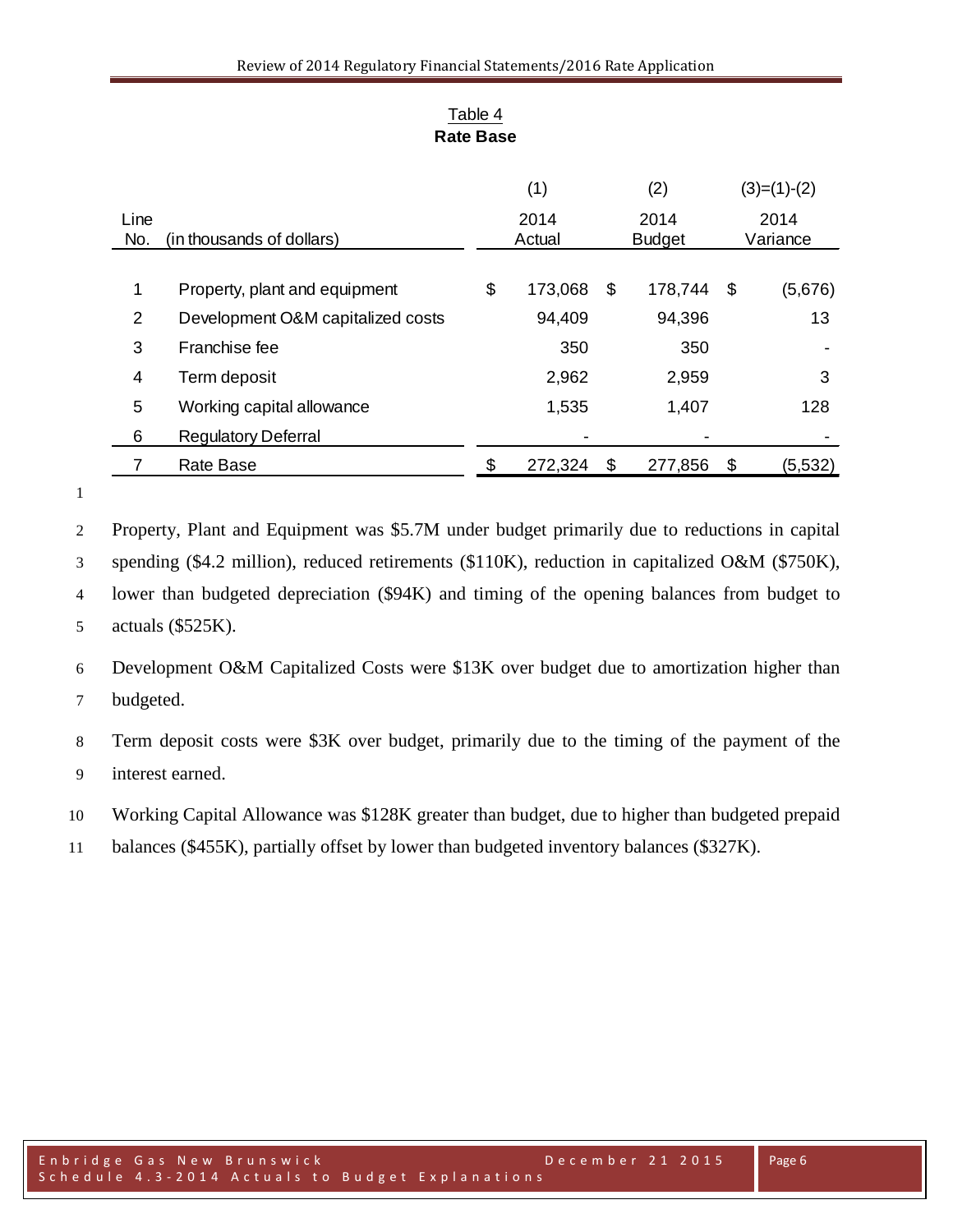#### **Other Regulated Assets & Liabilities**

Information with respect to EGNB's Other Regulated Assets & Liabilities is provided below.

## Table 5 **Other Regulated Assets & Liabilities**

|      |                                                | (1)          |    | (2)           | $(3)=(1)-(2)$   |
|------|------------------------------------------------|--------------|----|---------------|-----------------|
| Line |                                                | 2014         |    | 2014          | 2014            |
| No.  | (in thousands of dollars)                      | Actual       |    | <b>Budget</b> | Variance        |
|      |                                                |              |    |               |                 |
|      | <b>Other Regulated Assets</b>                  |              |    |               |                 |
| 2    | Cash and Short Term Investments                | \$<br>8,394  | \$ | 11,710        | \$<br>(3,316)   |
| 3    | <b>Accounts Receivable</b>                     | 22,206       |    | 12,866        | 9,340           |
| 4    | Inventory                                      | 1,028        |    | 4,279         | (3,251)         |
| 5    | Long term Receivable                           | 3,306        |    | 1,334         | 1,972           |
| 6    | <b>Total Other Regulated Assets</b>            | \$<br>34,934 | \$ | 30,189        | \$<br>4,745     |
|      |                                                |              |    |               |                 |
| 7    | <b>Other Regulated Liabilities</b>             |              |    |               |                 |
| 8    | Due to Affliated Companies                     | \$           | \$ | 11,676        | \$<br>(11, 676) |
| 9    | <b>Accounts Payable</b>                        | 8,258        |    | 9,970         | (1,712)         |
| 10   | Long Term Payable                              | 1,067        |    | 3,061         | (1,994)         |
| 11   | Long Term Deferred Post Employment Liabilities | 4,311        |    | 1,026         | 3,285           |
|      |                                                |              |    |               |                 |
| 12   | <b>Total Other Regulated Liabilities</b>       | \$<br>13,636 | S  | 25,733        | \$<br>(12,097)  |

Other Regulated Assets & Liabilities are a function of the annual operations of EGNB and

fluctuate with changes in operating revenues and expenses.